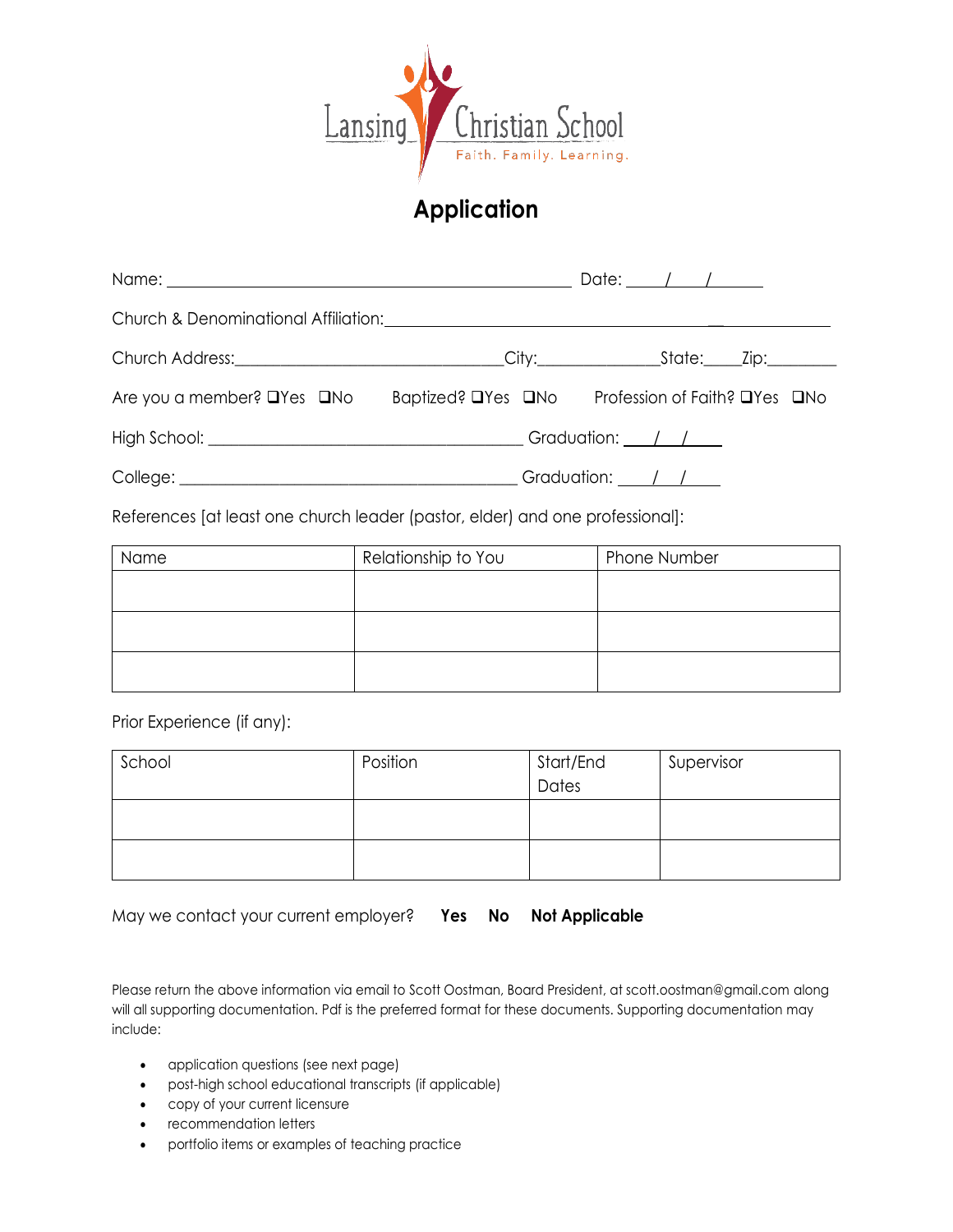# **Applicant Questions:**

On a separate sheet of paper, briefly answer the following questions:

#### **Faith Related Questions:**

1) Describe your relationship with Jesus Christ. Explain how your faith impacts your work as a teacher and your life as a follower of Christ.

#### **(one paragraph each for questions 2-6)**

- 2) What is the Bible and how is it different than other books or authorities?
- 3) Describe God's sovereignty.
- 4) How has sin affected humanity and the world?
- 5) How are people saved? Once saved, how do Christians live and why?
- 6) What is the Holy Spirit's role and the Christian's role in the restoration of creation?

#### **Teaching related questions:**

7) Describe the five most important, specific objectives that should be accomplished in the classroom by the end of the year. Gear this answer toward the position to which you are applying. (Not applicable for Administrative Candidates)

#### **(one paragraph each for questions 8-10)**

- 8) Describe a situation where you were involved with the discipline of a student.
- 9) Describe a situation where you had a part in the spiritual growth of a student.
- 10) Describe a specific lesson in which you have utilized technology and its effect on student learning.
- 11) Do you have any gifts, interests, abilities that could be used to enhance the educational experience at Lansing Christian School?